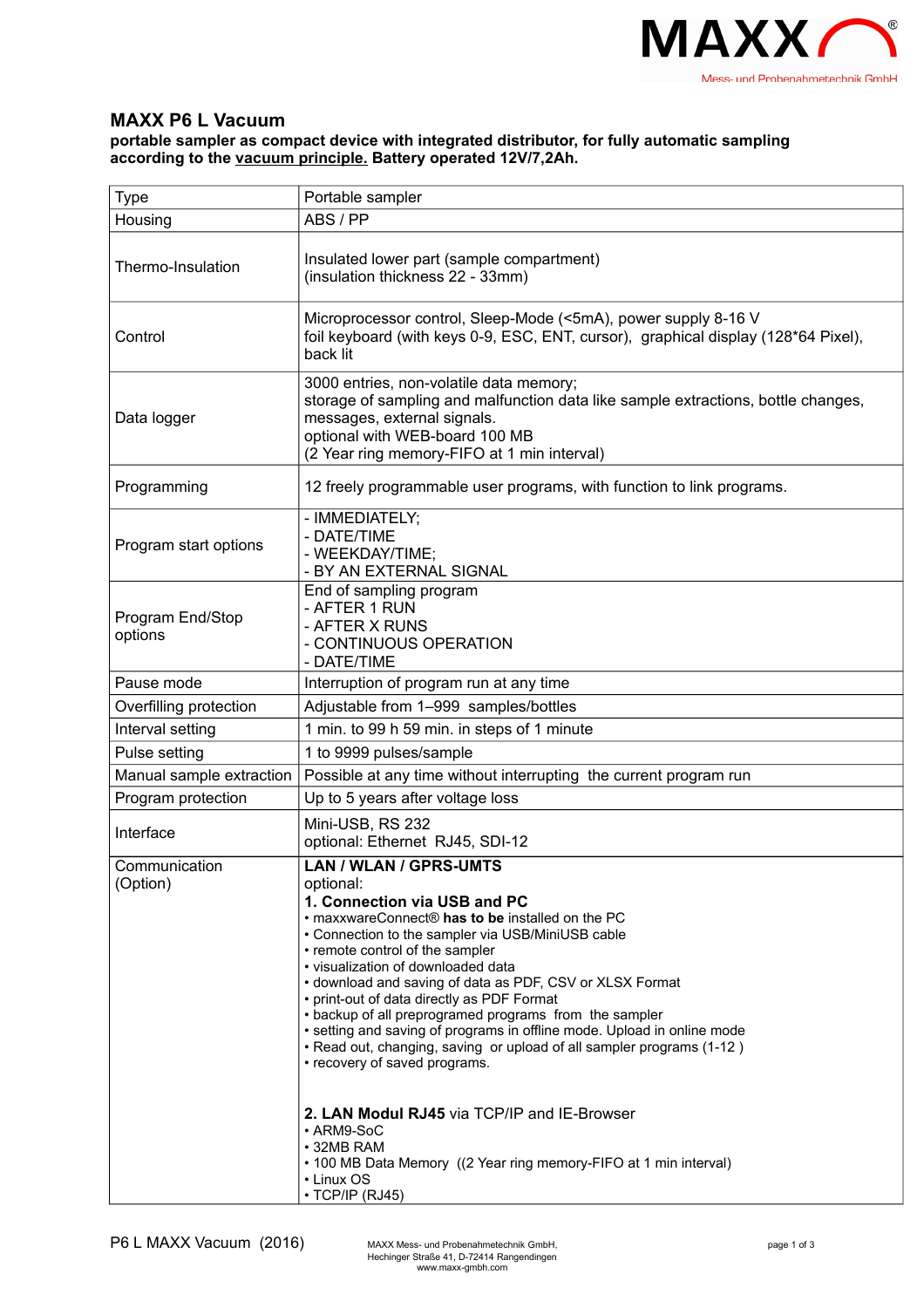

|                          | • recording of all CPU Data (like data of sampling cycle, bottle report, error log, temperature |
|--------------------------|-------------------------------------------------------------------------------------------------|
|                          | etc.)                                                                                           |
|                          | • visualization via Web interface                                                               |
|                          | • Data-export (PDF, CSV, XLS)                                                                   |
|                          | • E-Mail error messaging                                                                        |
|                          |                                                                                                 |
|                          | or alternatively                                                                                |
|                          | 3. LAN Modul RJ45 + GPRS/UMTS Router                                                            |
|                          | • ARM9-SoC                                                                                      |
|                          | • 32MB RAM                                                                                      |
|                          | • 100 MB Data Memory ((2 Year ring memory-FIFO at 1 min interval)                               |
|                          | • Linux OS                                                                                      |
|                          | $\cdot$ TCP/IP (RJ45)                                                                           |
|                          | • recording of all CPU Data (like data of sampling cycle, bottle report, error log,             |
|                          | temperature etc.)<br>• visualization via Web interface                                          |
|                          | • Data-export (PDF, CSV, XLS)                                                                   |
|                          | • E-Mail error messaging                                                                        |
|                          | additionaly                                                                                     |
|                          | + Fully integrated Router (industrial standard)                                                 |
|                          | + UMTS / GPRS                                                                                   |
|                          | + SIM card holder                                                                               |
|                          | + E-Mail error messaging                                                                        |
|                          | $+$ antenna                                                                                     |
|                          |                                                                                                 |
| Languages                | Multi-language, selectable                                                                      |
|                          | • 2 x analogue: 0/4-20 mA,                                                                      |
|                          | • 8 x digital (flow, event, 1 inputs can be programmed freely)                                  |
| Signal inputs            | option: expandable with 4x digital, 3 inputs can be programmed freely, and 8x                   |
|                          | analogue 0-20 mA or 0-10 V, Impulslength 60ms, switching level 7-24 V,                          |
|                          | max. working restistance 500 Ohm, max. length of signalcable 30 m                               |
|                          |                                                                                                 |
|                          | • 8 digital outputs,                                                                            |
| Signal outputs / status  | 1x of them as collective malfunction message (Relay optional)                                   |
| messages                 | option: expandable with 8 digital, 5 are freely programmable (in total 6 messages)              |
|                          |                                                                                                 |
|                          |                                                                                                 |
| Sampling method          | - Vacuum system 20-350 ml                                                                       |
|                          |                                                                                                 |
|                          |                                                                                                 |
| <b>Typical Volume</b>    | Better than 2,5 % or min. +- 3 ml                                                               |
| Repeatability            |                                                                                                 |
|                          |                                                                                                 |
| Maximum Lift /           | max. 6,5 m (at 1013h Pa) optional: 8 m                                                          |
| Suction height           |                                                                                                 |
|                          |                                                                                                 |
| Typical line velocity at |                                                                                                 |
| Head height:             | >0,5 m/s at suction height up to 5 m (at 1013h Pa)                                              |
|                          |                                                                                                 |
|                          |                                                                                                 |
| Suction hose             | PVC, L=5 m, ID=10 mm max. hose length 30 m                                                      |
|                          |                                                                                                 |
|                          | -Time-related,                                                                                  |
|                          | • Constant Time, Constant Volume (CT, CV)                                                       |
|                          | - Flow-dependent,                                                                               |
|                          | • Variable Time, Constant Volume (VT, CV)                                                       |
| Sampling modes           | - Event-related and                                                                             |
|                          | - Manual sample extraction.                                                                     |
|                          |                                                                                                 |
|                          |                                                                                                 |
|                          |                                                                                                 |
|                          |                                                                                                 |
|                          |                                                                                                 |
|                          |                                                                                                 |